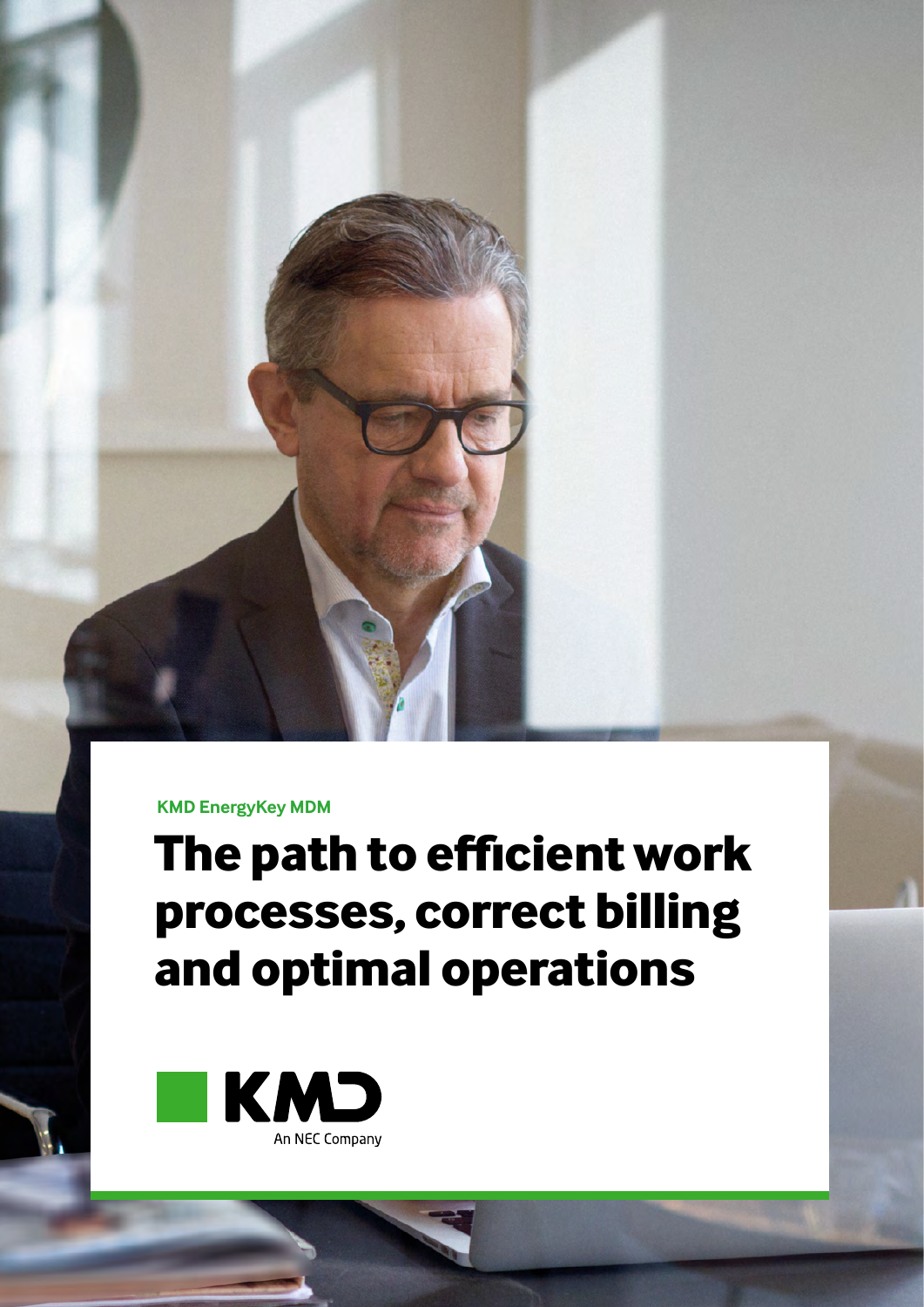# **Realize the expectations of efficient operations and security of supply**

The Energy & Utilities sector is undergoing transformative change, leading to frequent changes to legislation, regulations and framework conditions. This includes demands for more efficient workflows and a focus on future energy sources and security of supply. There is also a growing need to motivate Danes to think greener, including when it comes to their energy consumption.

KMD EnergyKey provides a practical approach to meeting the expectations of stakeholders in relation to efficient operations and security of supply. The solution provides valid data and the ability to calculate and estimate data. This creates the best basis for billing, customer service and energy consulting. With KMD EnergyKey, the data volumes from meters become manageable, operations are optimized and at the same time all parties are provided with a single access point to the information they need.

*Presented to be easy to understand – and to act on.*



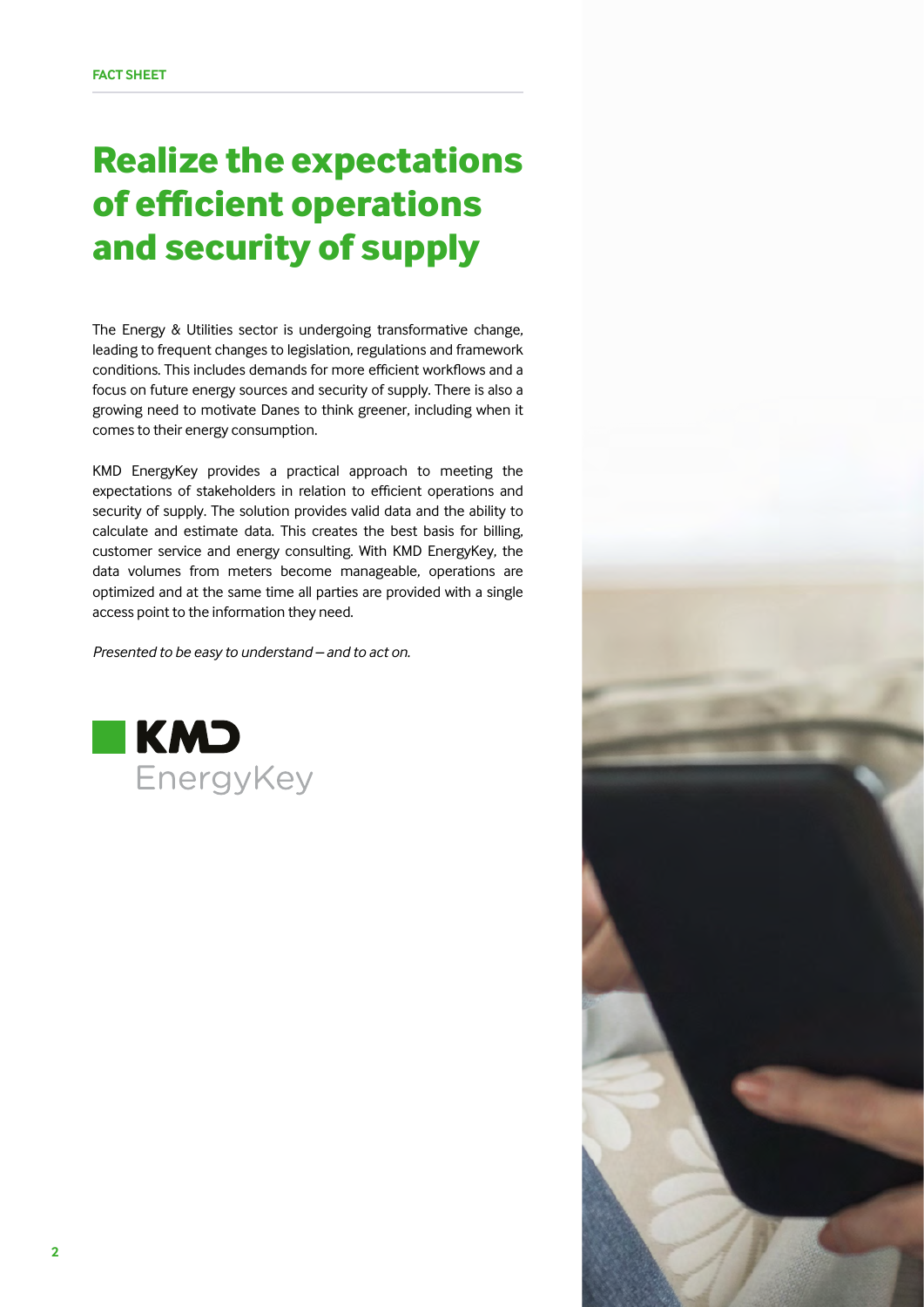## **KMD EnergyKey as an MDM solution**

**Turns complex data into manageable quality data**

KMD EnergyKey collects and validates data, which ensures correct billing and a quality assured data basis for optimizing operations. The solution's estimation and correction module also enables: 1) estimating missing or future data, and; 2) correcting data on correction meters. This strengthens the data quality for further processing/ analysis and ensures a true and fair visualization of the data as well as their development.

**Easily presents results that make sense in the context requested by the user**

KMD EnergyKey includes a userfriendly visualization solution with associated services, notification, etc. that can be used as an independent web portal for customers and energy consulting. This option provides an overview of the total energy consumption, motivating the customer as well as the employee to optimize consumption/operations.

**Enables large-scale data exchange**

KMD EnergyKey is a hub for data exchange. This means that the solution can collect and exchange data between data loggers or AMR software and billing system as well as the organization's own systems (GIS, BI, energy management solution, etc.)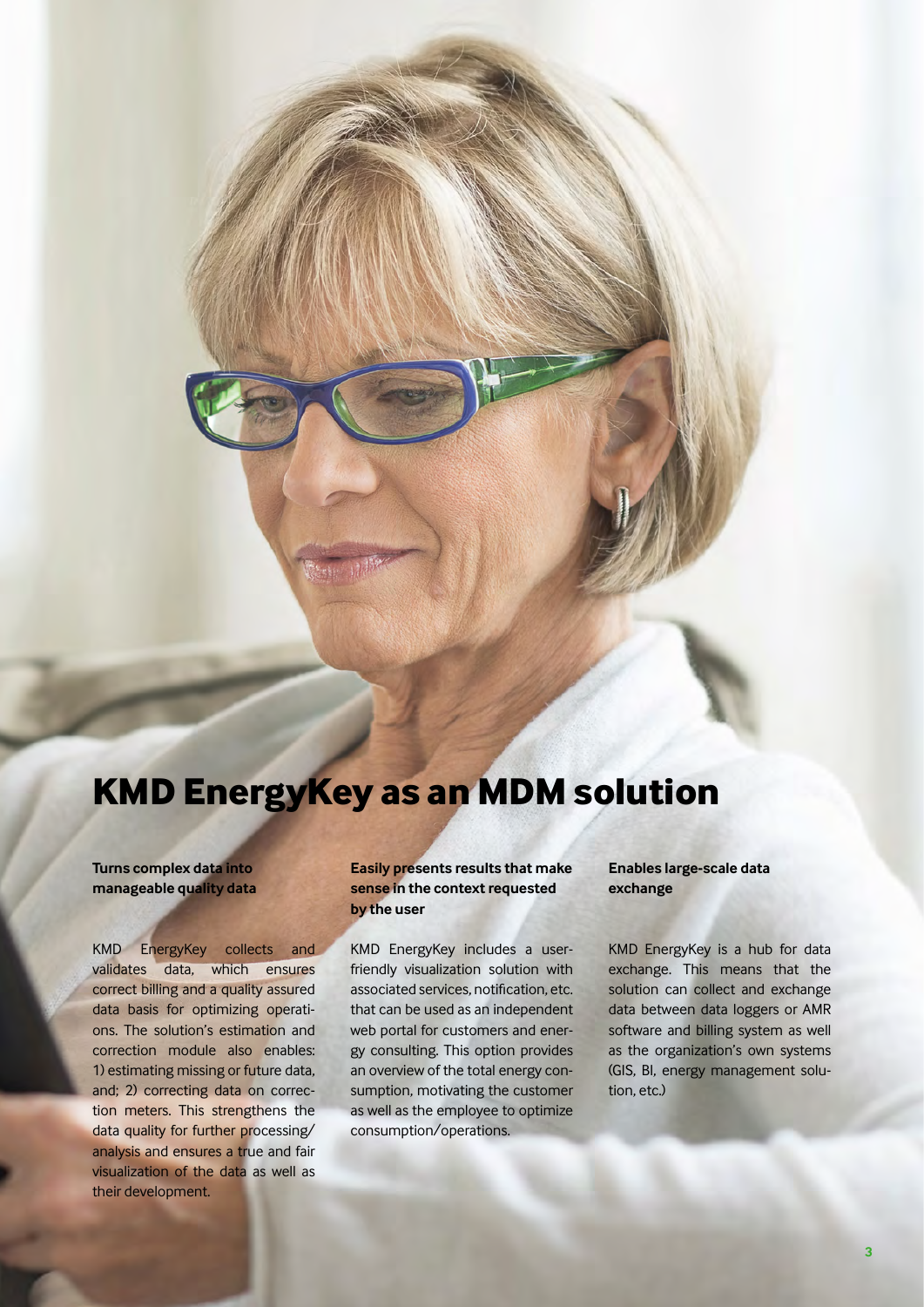## **Tailor your solution for maximum value from KMD EnergyKey**

**Utilities need an overview of the large and complex data volumes collected. At the same time, there is a need for efficient associated workflows. KMD EnergyKey enables you to ensure high data quality, to optimize operations and to create multi-level overviews. The following describes the modules available for you to enrich your solution.**

## Estimation and correction module

### **Quality assurance with full traceability**

Utility companies typically manage enormous data volumes, and it may at times seem impossible to get a true picture when the loaded data lacks values or contains errors. In such cases it makes sense to apply the estimation and correction module to ensure that the best data basis for billing is used.

Do you experience a need to be able to change your raw data and to fill in or estimate flawed or missing data – inside the framework conditions? This module satisfies traceability demands, since data correction and estimation is not performed on the original data but instead via a correction meter which, either manually or automatically, assists you with the task.

Data correction and estimation not only enables data correction but also the forecasting of data based on previous readings.

Formula and component module

### **Get free range to create added value and gain new insight into your data**

The formula and component module enables you to think outside the box and to combine data in new ways and for more purposes. At the very basic level, this module allows the combination of measuring data (time series) across physical meters and installations – in terms of calculation expressions, analyses, rules and notifications (alarms), visualizations, etc.

The formula and component module is particularly relevant if you can see opportunities in combining two time series or multiplying a number of meters by a factor. With this module, no task is too complex.

## KMD EnergyKey Insight Data

### **Maximize your opportunities and create a solid basis for grid optimization**

The KMD EnergyKey Insight Data module makes it easy to use measuring data and energy consumption in combination with other data – and with your preferred tools.

This module allows the exporting of select data to a GIS tool, for example, or to a separate database. This keeps you from drowning in raw data and having to perform meter changes and temperature and consumption data calculations and so on directly in a program that was not designed for it. KMD EnergyKey Insight Data lets you request specific data sets and to have your data validated in a solution developed for the processing of business logics such as meter changes before using the data in a different program. This ensures high data quality and a solid basis for optimization analyses.

KMD EnergyKey Insight Data also creates many opportunities for data analysis in a BI tool, increases the ability for customers to save energy, optimizes the grid, and, at the same time, strengthens the framework for collaboration with various actors.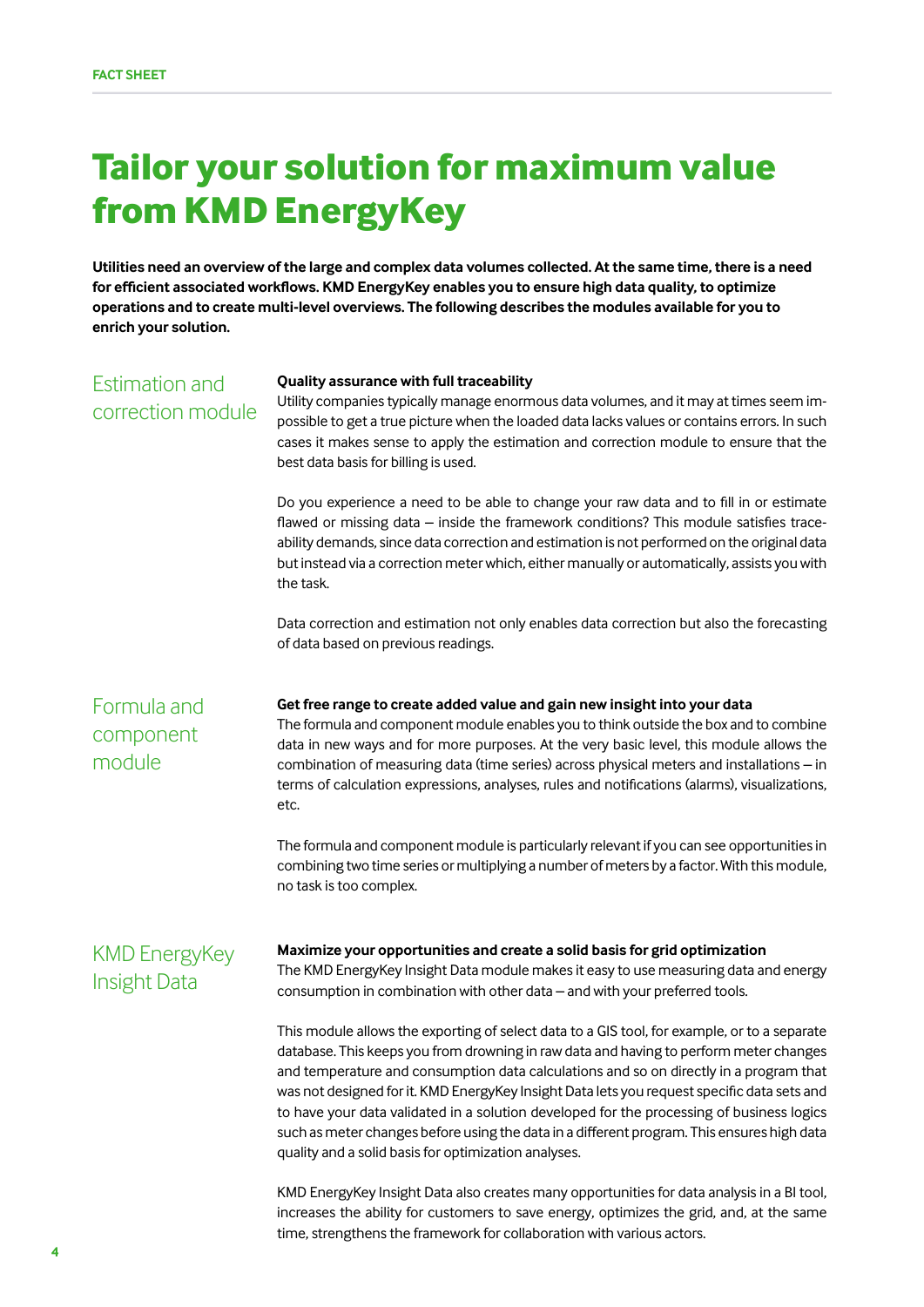| API module           | Get easy access to specific data across systems and programs<br>There are many ways to exchange data, which makes for many areas in which an API can<br>be applied.                                                                                                                                                                                                                                                                                                         |
|----------------------|-----------------------------------------------------------------------------------------------------------------------------------------------------------------------------------------------------------------------------------------------------------------------------------------------------------------------------------------------------------------------------------------------------------------------------------------------------------------------------|
|                      | This module enables fast access to data and ensures that you get the output that other,<br>external systems require or that you need in order to be able to work with the data intelli-<br>gently. This allows you to save a large number of man-hours in the longer term and paves<br>the wave for workflow and data exchange optimization.                                                                                                                                |
| <b>WebTools Site</b> | Makes it easy and clear for users to understand consumption<br>WebTools is a simple, informative solution for all users aimed at creating an overview, con-<br>sumption visualization and mapping. With WebTools, the users do not have to understand<br>industry jargon about energy consumption and the environment. Instead, they will be pre-<br>sented with the key data in easy-to-read graphs and figures that are also easy to use as a<br>basis for taking action. |
| <b>Mobility App</b>  | Control reading via app<br>The Mobility app enables manual meter reading via a smartphone so the readings are<br>registered easily, quickly and securely:<br>Easily, because you can identify the meters via a barcode<br>Quickly, as the information is typed in at the same time as the reading is taken                                                                                                                                                                  |
|                      | Securely, because you will have fewer manual data entry errors                                                                                                                                                                                                                                                                                                                                                                                                              |
|                      | With just a single click, you can geotag the meters and their coordinates to register the<br>precise location of the meter. When performing readings from district heating meters, the<br>mobile phone will immediately show the average cooling during the period since the last<br>reading.                                                                                                                                                                               |
|                      | You can also use the app to register the changing of meters, so that data from the old and                                                                                                                                                                                                                                                                                                                                                                                  |

## Does it make sense to have both the API module and KMD EnergyKey Insight Data?

Your decision to select the API module or KMD EnergyKey Insight Data should be based on your needs. If you can see the benefit in being able to submit individual requests for specific data to KMD EnergyKey, the API module is the right choice for you. If you wish (at the same time) to export large data volumes from KMD EnergyKey to an independent database or to a BI tool, and perhaps you frequently need to retrieve data from KMD EnergyKey, you should (also) select KMD EnergyKey Insight Data.

new meters are automatically linked in KMD EnergyKey.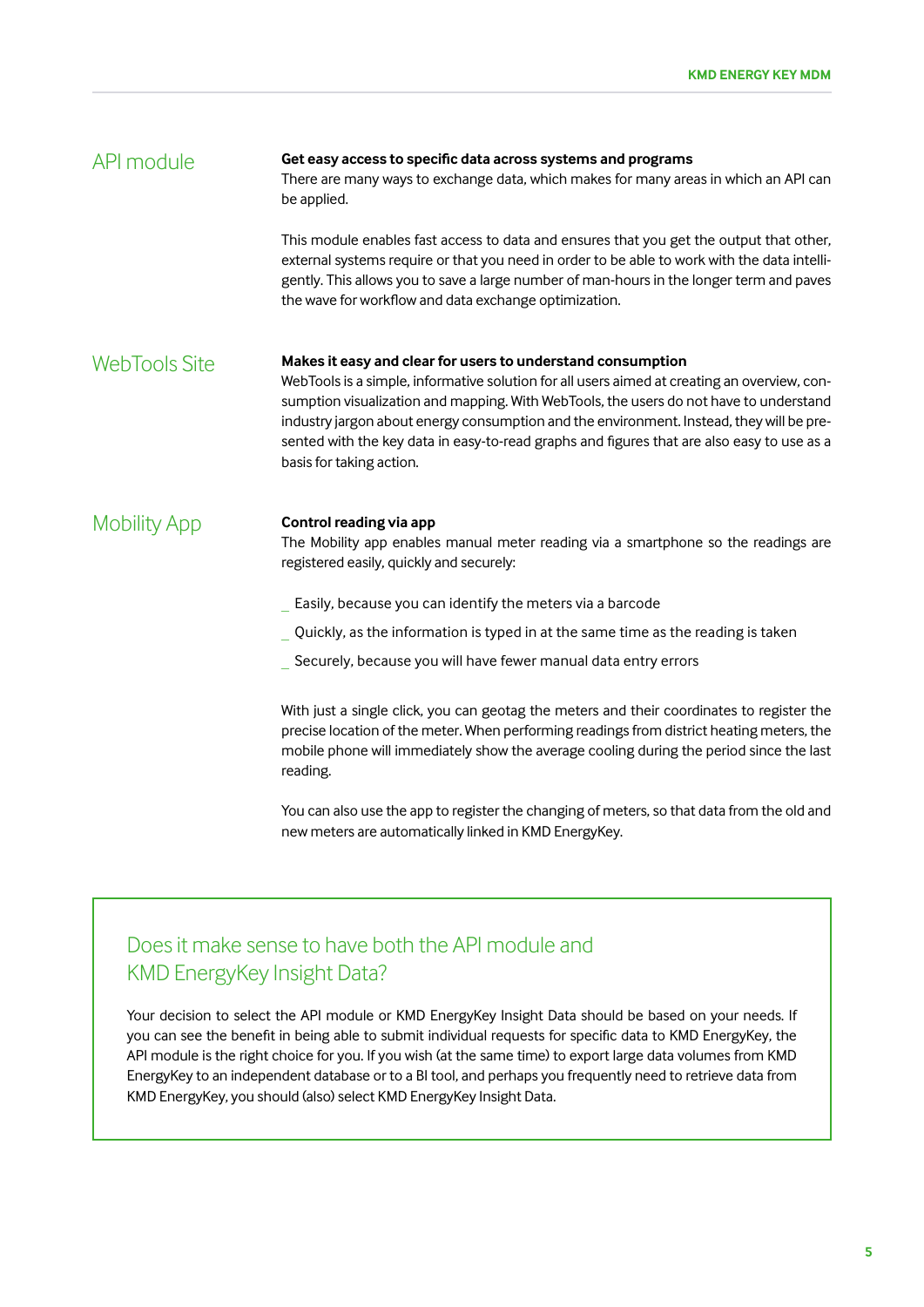#### **Tool for efficient monitoring of meters and consumption** Map service

This module enables you to visualize your key data geographically on a map. This is valuable both for daily operations and when you need special insight into your consumption. Such as when you wish to provide management with an insight into which areas face the greatest challenges or when you want to identify the positive stories about buildings that keep reducing their consumption.

## **Map Service gives you:**

- A geographical overview of the location of the meters and their status
- \_ A geographical overview of the status on consumption budgets
- Visual awareness of the precise themes you want to highlight.

Map Service can provide a useful overview of operational status and consists of four map layers: data retrieval, budget deviation, cooling, and temperature. These can be set up in many different combinations. If, for example, you want an overview of meters that lack data for more than x days or areas with poor district heating cooling, Map Service may be the solution.

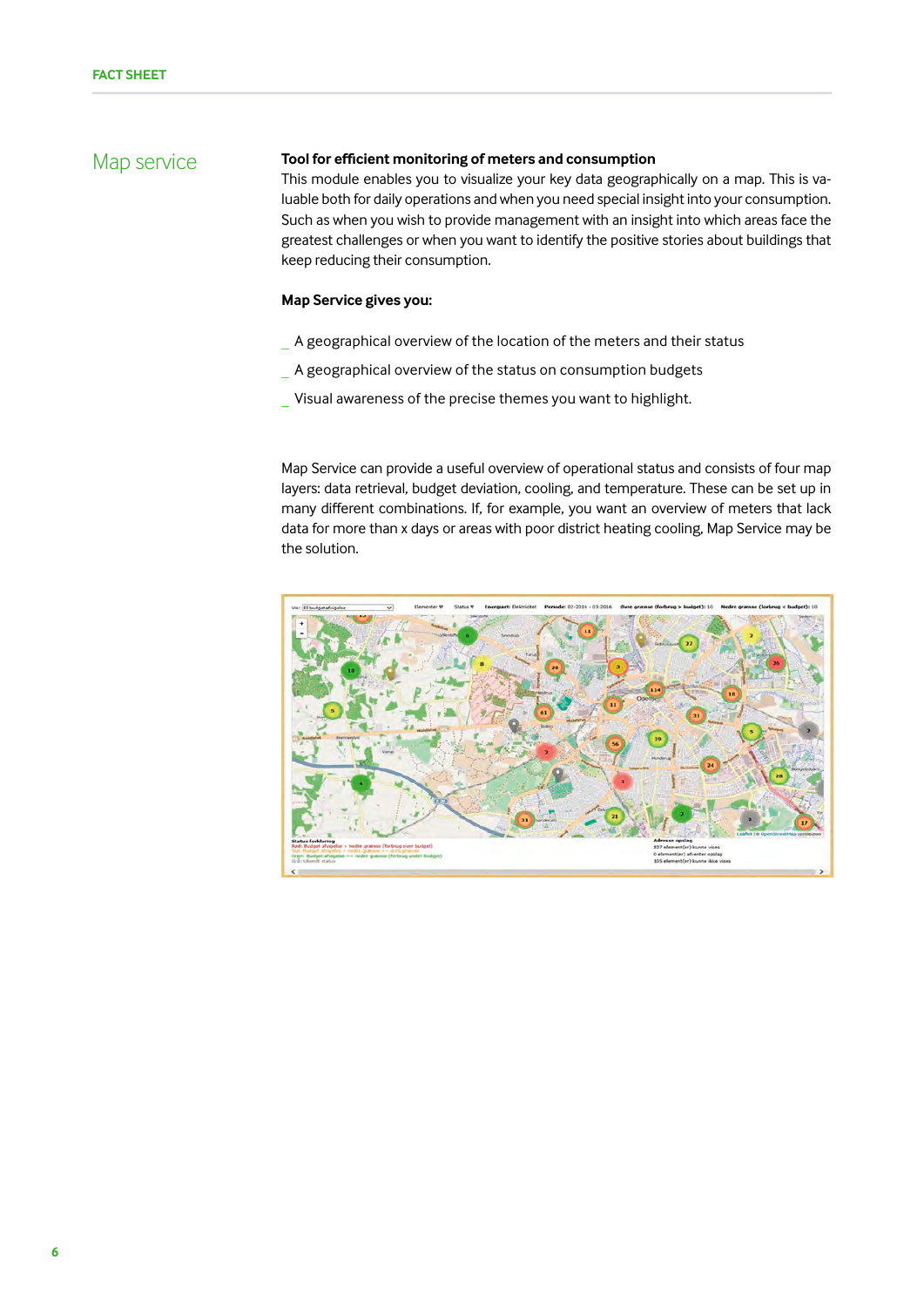# **Why KMD EnergyKey is the right choice for your organization**

KMD EnergyKey allows you to develop a greener profile, greater customer satisfaction and improved competitiveness. The solution offers a range of benefits, regardless of whether the purpose is data collection and validation (MDR/MDM) or energy management/control (EMS).



## **See the way to green savings**

KMD EnergyKey allows you to develop a greener profile, greater customer satisfaction and improved competitiveness. The solution offers a range of benefits, regardless of whether the purpose is data collection and validation (MDR/MDM) or energy management/control (EMS).



**Increase the value of investments in smart meters and remote reading** KMD EnergyKey increases the value of remote reading projects and enhances the overview of data quality and security of supply data from setting-up to removal.



### **Achieve budgetary security for energy costs**

Create month-on-month budgetary security. KMD EnergyKey enables budgeting both in terms of energy and money, achieving an insight into what drives energy costs and enabling timely and effective responses.



## **Ensures independence of meter suppliers**

KMD EnergyKey can collect data from all essential loggers and remote reading systems and utilize these data in a combined solution.



### **Improve customer satisfaction and sustainability focus**

KMD EnergyKey invites a better and closer customer dialog via a self-service portal and mobile apps, which enable proactive customer and energy consulting.



### **Supported as a cloud solution**

The solution is delivered as a cloud solution, meaning that you will not have to worry about operations, maintenance, updates or security. For example, KMD EnergyKey is available as SaaS on Microsoft Azure.